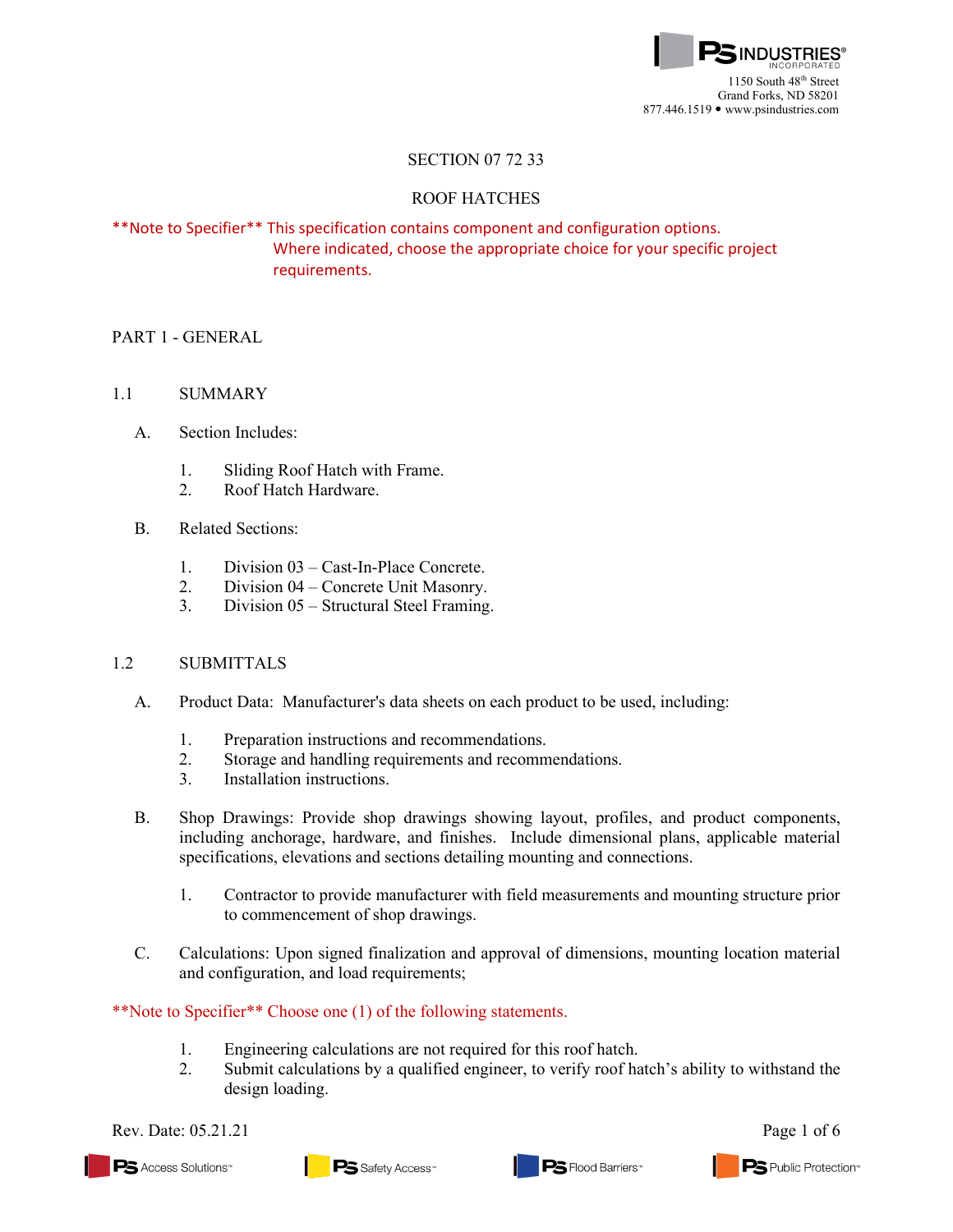

3. Submit stamped calculations by a registered professional engineer from within the state or territory where the project will be constructed or substantially improved, to verify the roof hatch's ability to withstand the design loading.

### 1.3 CLOSEOUT SUBMITTALS

A. Provide Operation and Maintenance data to include methods for maintaining installed products, precautions against cleaning materials and methods detrimental to finishes and performance.

#### 1.4 QUALITY ASSURANCE

- A. Manufacturer Qualifications: Manufacturer must demonstrate a minimum of five (5) years successful experience in design and manufacture of similar related closures. Upon request, provide supporting evidence including list of installations, descriptions, name, and method of contact.
- B. Minimum Qualifications: Manufacturer must demonstrate compliance and certification of a Quality Management System administered by the International Organization for Standardization (ISO). Documentation of current certification status to be provided upon request.
- C. Welder Qualifications: Welders Certified in accordance with American Welding Society Procedures for applicable material used in production of specified product.

#### 1.5 DELIVERY, STORAGE, AND HANDLING

- A. Store products in manufacturer's unopened packaging container with identification markings intact until ready for installation.
- B. Protect materials from exposure to moisture during storage.
- C. Store materials in a dry, warm, ventilated weathertight location. If outdoor storage is required, block materials to store at an incline, to prevent pooling of any moisture and promote runoff. Tarp materials in a tent-like arrangement, elevated above the product with open sides to allow airflow. Store loose or high value components in a dry, controlled environment.
- D. Use caution when unloading and handling product to avoid bending, denting, crushing, or other damage to the product.
- E. When using forklifts, use forks of proper length to fully support product being moved. Consult "Approved for Construction" drawings or consult with factory for proper lift points.

## 1.6 PROJECT CONDITIONS

A. Maintain environmental conditions (temperature, humidity, and ventilation) within limits recommended by manufacturer for optimum results. Do not install products under environmental conditions outside manufacturer's indicated limits.

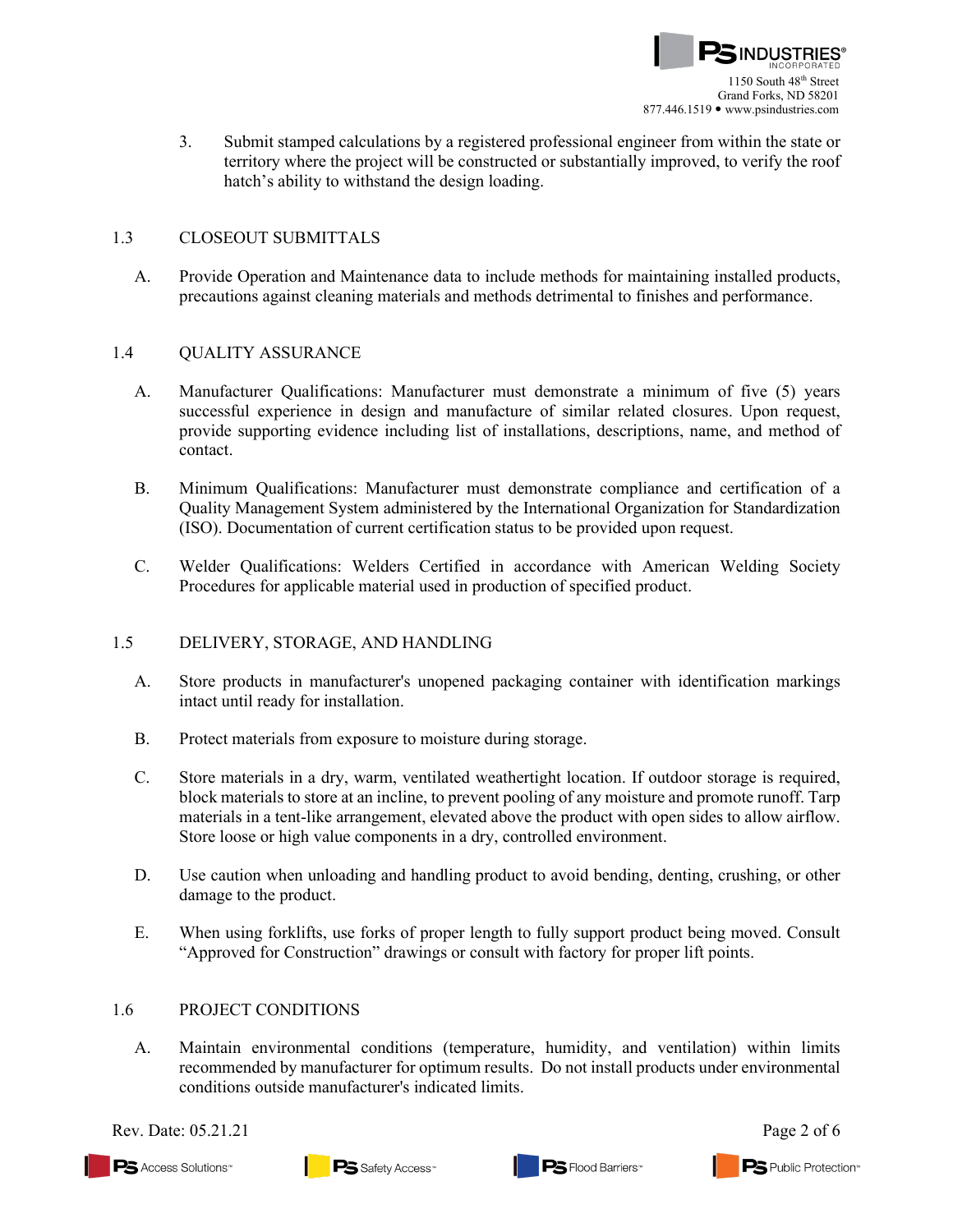### 1.7 COORDINATION

- A. Conduct site survey and provide to manufacturer, prior to manufacturer's commencement of shop drawings, the actual site conditions of the mounting location, to include; material type, dimensions and configuration, interferences with mounting surface, or any other condition that may impact the ability of the gate to be properly installed.
- B. Coordinate work with other operations and installation of adjacent materials to avoid damage.

## 1.8 WARRANTY

A. Manufacturer's Standard Warranty: Product to be free from defects in material and workmanship for a period of five (5) years from date of shipment.

# PART 2 - PRODUCTS

### 2.1 PERFORMANCE REQUIREMENTS

A. Design industrial sliding roof hatch to support, solely or in combinates of, temporary superimposed live loads as indicated below. All applied types of related loadings are transferred from industrial product barriers, solely or in combinations of, by anchorage to existing curbs or new construction, and direct pressure contact to structural walls or other structural elements.

### \*\*Note to Specifier\*\* Delete any loading types that do not apply.

- 1. Positive Wind/Draft Pressure Loading
- 2. Negative Wind/Draft Pressure Loading
- 3. Snow (service) Downward Load Rating: 50 PSF
- 4. Wind (service) Upward Load Rating: 25 PSF
- B. Engineer Code Practices: Engineer industrial products to conform to the design requirements that are based on the latest adopted edition of the International Building Code (IBC). LFRD and/or ASD methodologies are applied as appropriate to align with specific project specifications and/or limited published material data.

# 2.2 SLIDING ROOF HATCH WITH FRAME

- A. Description: Slidewise™, Fully assembled Sliding Roof Hatch including hatch frame, hatch panel, and hatch hardware.
	- 1. Approved Manufacturer: PS Access SolutionsTM, which is located at: 1150 S. 48th Street, Grand Forks, ND 58201; Toll Free Tel: 877.446.1519; Email: [4psinfo@psindustries.com](mailto:4psinfo@psindustries.com); Web: [www.psaccesssolutions.com](http://www.psaccesssolutions.com/) or [www.psindustries.com](http://www.psindustries.com/)
		- a. Basis of Design Product: Model: SRH.

Rev. Date:  $05.21.21$  Page 3 of 6

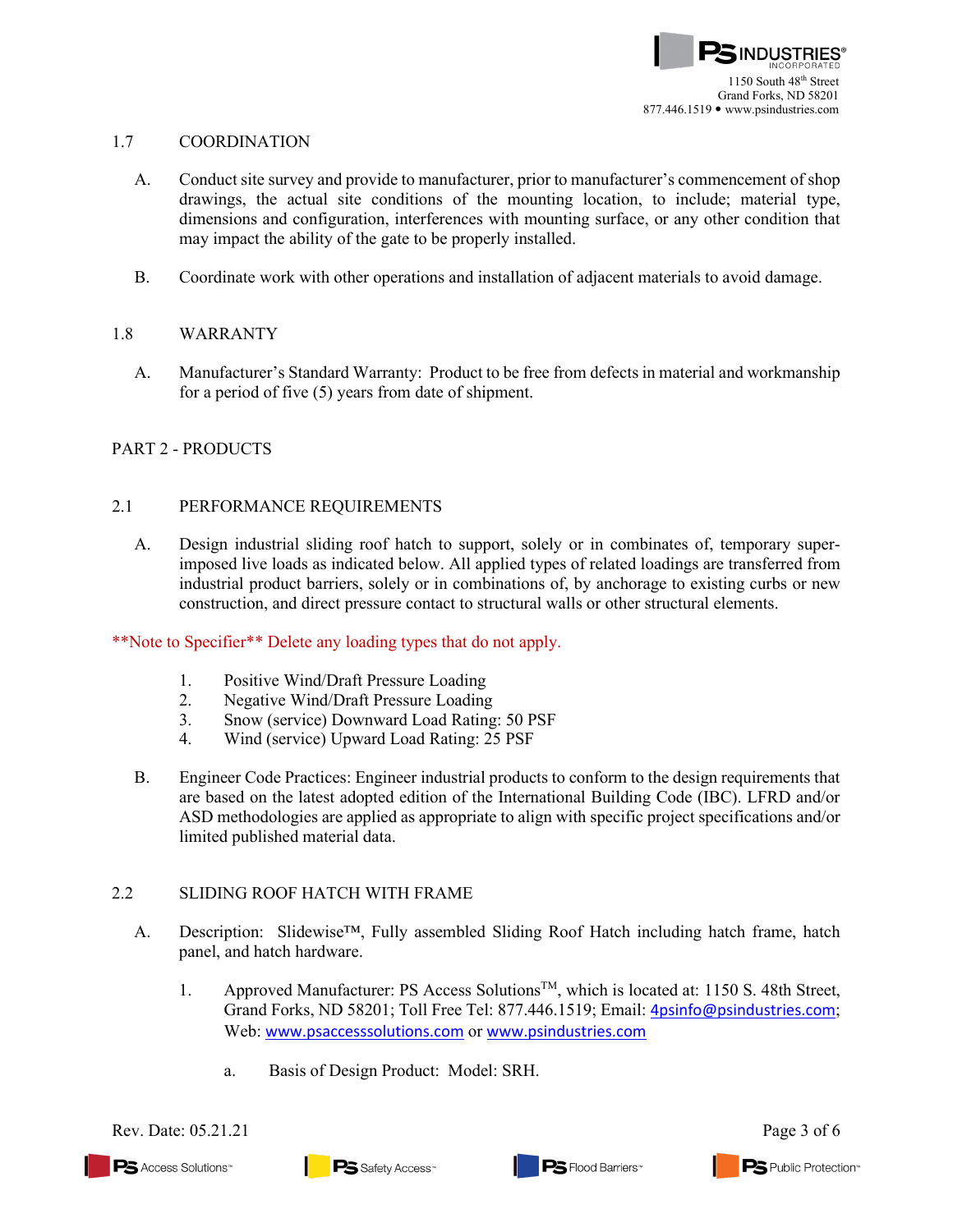- B. Substitutions: Not permitted.
- C. Single Source Responsibilities: Obtain all sliding roof hatch assemblies from single manufacturer.

## 2.3 EQUIPMENT

- A. Products Details:
	- 1. The Slidewise™ is a low profile, mild steel hatch for ladder access to roofs. Unlike traditional tip-up hatches, the Slidewise™ Roof Hatch opens horizontally, eliminated the effect of wind. It provides a safer access point for personnel and reduces maintenance cost from wind damage.

| <b>SRH MODEL#</b> | <b>OPENING SIZE DIMS</b> |        | <b>SHIPPING</b> |
|-------------------|--------------------------|--------|-----------------|
|                   | WIDTH                    | LENGTH | <b>WEIGHT</b>   |
| <b>SRH-3030M</b>  | 30"                      | 30"    | $231$ lbs.      |
| <b>SRH-3630M</b>  | 36"                      | 30"    | 249 lbs.        |
| <b>SRH-3636M</b>  | 36"                      | 36"    | 274 lbs.        |
| <b>SRH-9636M</b>  | 96"                      | 36"    | 480 lbs.        |

a. Model/Opening Size Dimensions:

- 2. Sealing Requirements: EPDM bulb seal, full perimeter design shall provide an effective barrier against wind, hot/cold temp differences, dust, debris, and moisture.
- 3. Operation: One-handed operation allows personnel to always keep one hand on a ladder.
- 4. Mounting/Load Transfer: Anchor to existing curb and new construction. Sliding roof hatch designed for specific loads and will transfer loads to adjacent structure.
- 5. Frames to be anchored utilizing mechanical, chemical or other framing methods as designed. Installer to provide anchors, unless otherwise.
- 6. Provide rectangular curb opening with square corners to facilitate easy passage.

# 2.4 MATERIALS

- A. Hatch Panel: Nominal 2" thickness, fabricated from an internal welded mild steel framework. Sheeting to be mild steel, factory bonded in place. Integrated, full length pull handle, interior and exterior. Panel to be constructed as one (1) piece.
- B. Hatch Panel Insulation: Rigid polystyrene between internal framing members, full depth of panel cavity. Nominal  $R-Value = 10$ .
- C. Track and Frame: Unitized track mounting frame. Hatch operates on four (4) aluminum rollers with double sealed stainless steel ball bearings.
- D. Weatherseals to be compressible rubber type, full perimeter, and field replaceable.
	- 1. Material: UV Resistant EPDM bulb seal.

Rev. Date: 05.21.21 Page 4 of 6

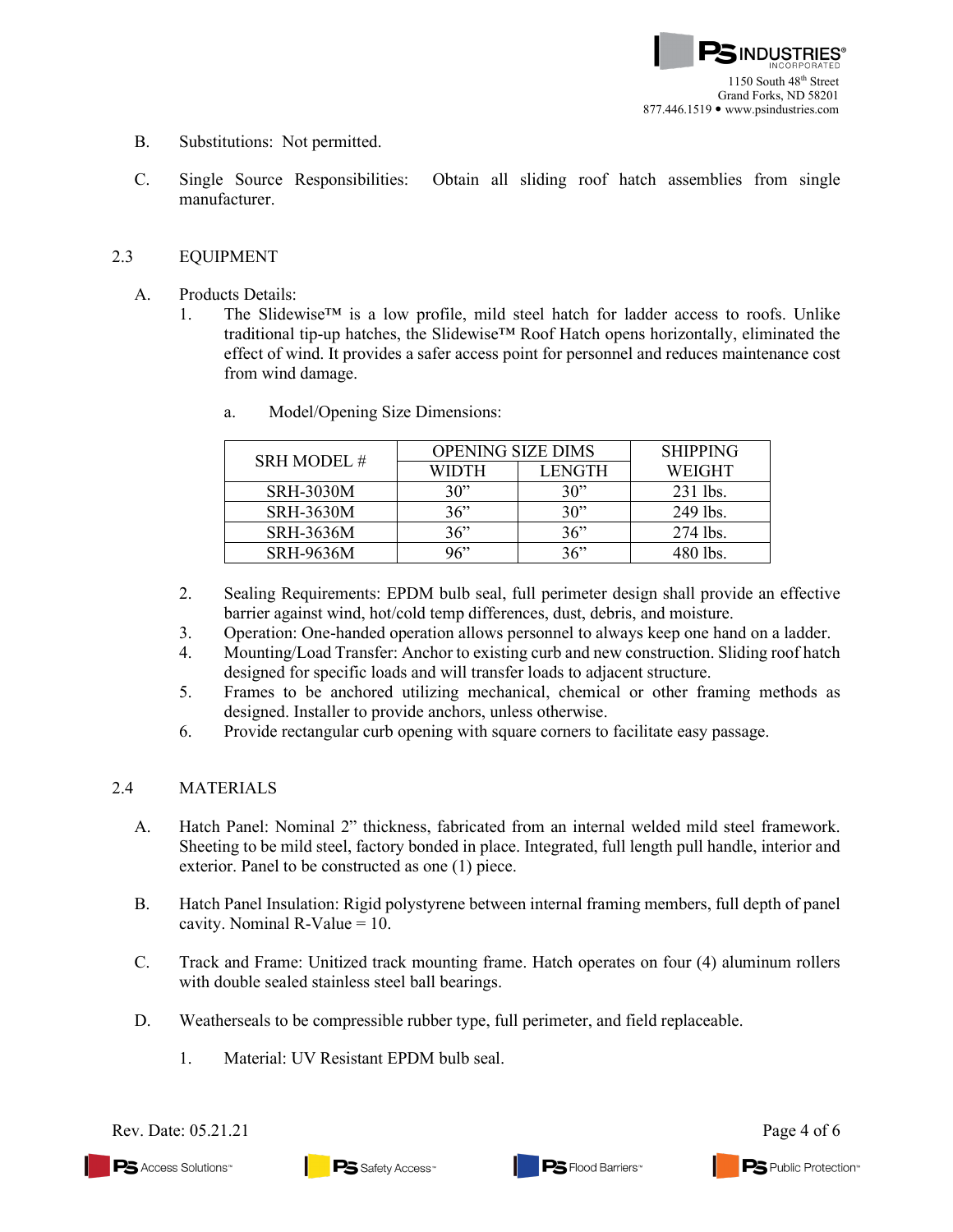

- E. Lock/Latch: Deadbolt, keyed exterior and keyed interior. Provided with small format construction core.
- F. Hardware/Fasteners: Corrosion resistant, zinc coated and/or Stainless Steel type 18-8.
- G. Finish:
	- 1. Steel Shop Finish: Apply the following paint system in accordance with manufacturer recommendations and instructions;
		- a. Finish: Powder Coat Gray
- H. Options:

\*\*Note to Specifier\*\* The following are offered as options. Delete if not required.

- 1. Curb: Four-sided 16-gauge formed galvannealed steel, 12" in height. Curb to have formed flange for securing to roof structure. Insulation shall be 1" fiberboard, Nominal R-Value = 5.
- 2. Osha Compliant Safety Railing System: Four-sided railing system providing permanent protection for guarding roof hatch opening. Includes self-closing safety gate at entry, to ensure no openings are left unprotected, and integrated horizontal grab bars.
- 3. Deadbolt: Keyed exterior with interior thumb turn. Provided with small format construction core.
- I. Placards: Factory mounted, danger labels with graphic fall hazard symbols.
- J. Labeling: Factory mounted, decal labels for product identification.

### 2.5 FABRICATION

- A. Fit and factory assemble items in largest practical sections, for shipment to site.
- B. Fabricate items with joints tightly fitted and secured.

### PART 3 - EXECUTION

### 3.1 EXAMINATION

- A. Do not begin installation until mounting substrates have been properly prepared.
- B. If substrate preparation is the responsibility of another subcontractor, notify Architect of uncompleted preparation before proceeding.
- C. Inspect opening for compliance with manufacturer requirements. Verify open conditions are within required tolerances.

Rev. Date:  $05.21.21$  Page 5 of 6